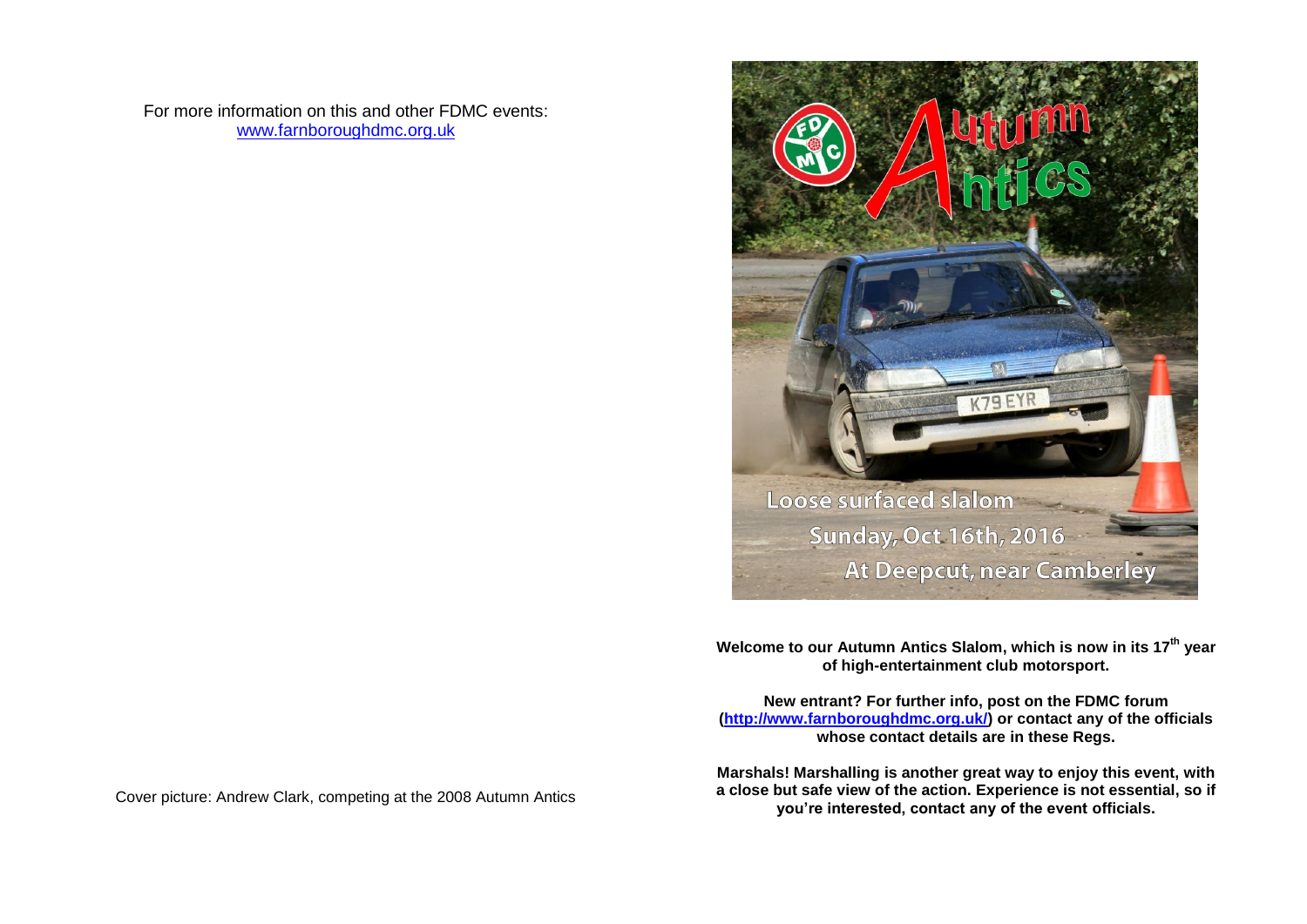# **AUTUMN ANTICS Slalom**

### Supplementary Regulations

- 1. The Farnborough District Motor Club Limited will promote Slalom Autotests of Clubsport ("Clubsport") and Production Car Autotest ("PCA") status, on Sunday 16<sup>th</sup> October 2016, on MOD land at Deepcut, near Camberley, Surrey, (see 'Directions', section 23).
- 2. The meeting will be governed by the General and Specific Regulations of The Motor Sports Association Ltd (incorporating the provisions of the International Sporting Code of the FIA), hereafter termed the GRs; these Supplementary Regulations; and any written instructions that the organisers issue for the event.
- 3. MSA permit numbers are TBA. These Supplementary Regulations apply equally to both events, except where stated otherwise.
- 4. Invited clubs to both events are Dolphin MC, Basingstoke MC, Falcon MC & Bournemouth & DCC. Additional clubs may be advised in the Final Istructions.
- 5. All competitors must produce a valid club membership card. MSA competition licences are not required for these permit levels
- 6. Younger drivers: eligibility as per GR M29: In the Clubsport event, drivers of 16 years age on the date of the event may enter and drive unaccompanied provided they take part in a touring car (as defined by the MSA), not exceeding 1400cc, and with no form of forced induction. In the PCA event, drivers over 14, and under 17, on the date of the event may drive a touring car (as defined by the MSA), subject to carrying a passenger who has a full RTA licence.
- 7. The entry form for any driver under 18 must be endorsed by a parent or guardian.
- 8. Except for PCA entries, no passengers may be carried.
- 9. The site will open by 8.00, scrutineering starts at 08.30, tests will start by 10.00. You are recommended to arrive by 8.30, and any competitor not signed on by 9.30 may be excluded.
- 10. Classes in the Clubsport event are as follows:
	- A. Saloons / hatchbacks / estates / etc up to 11 feet long
- B. Saloons / hatchbacks /estates / etc 11 to 13 feet long
- C. All other Saloons / estates / hatchbacks / estates
- D. Sports cars (including convertibles with hood down), kit cars, and Specials.

Modifications will not change a car's class or attract a handicap.

The PCA is a single-class event, for younger drivers in Touring Cars as defined by the MSA.

- 11. Tyres: to minimise surface damage, 'Knobbly' pattern tyres are not allowed, ie, with tread patterns intended for mud, snow, loose or forest conditions.
- 12. Cars must comply with MSA Technical Regulations. Cars need not be taxed or registered, but must comply with Statutory Regulations for Construction and Use, and MUST be silenced to normal road-going standards.
- 13. Awards will be as follows:

Clubsport event:

| FTD.                     | $\overline{\phantom{a}}$ | An award                           |
|--------------------------|--------------------------|------------------------------------|
| 1st in class             | $\blacksquare$           | An award                           |
| $2nd$ in class           | $\blacksquare$           | An award (min. 4 entries in class) |
| $3^{\text{rd}}$ in class |                          | An award (min. 8 entries in class) |

Production Car Autotest (PCA) event:

| 1st overall             | An Award                 |
|-------------------------|--------------------------|
| 2 <sup>nd</sup> overall | An Award (min 4 entries) |

No competitor may win more than one award Classes with less than 3 starters may be amalgamated.

- 14. The entry list opens on publication of these SRs and closes finally on Friday, 14th Oct 2015. The entry fee for each event is £40 per driver. Entries must be on the official entry form or via the FDMC website, with the correct entry fee paid.
- 15. Up to two drivers, but no more, may enter in the same car.
- 16. The Entry Secretary, to whom all postal entries must be sent is: Simon Taylor, 27 Lime Drive, FLEET, GU51 2XJ. Tel (9 am to 9 pm) 07966 826 706 or [SimonTaylor@FDMC.org.uk](mailto:SimonTaylor@FDMC.org.uk)
- 17. The combined maximum entry for both events is 42 and the minimum is 20.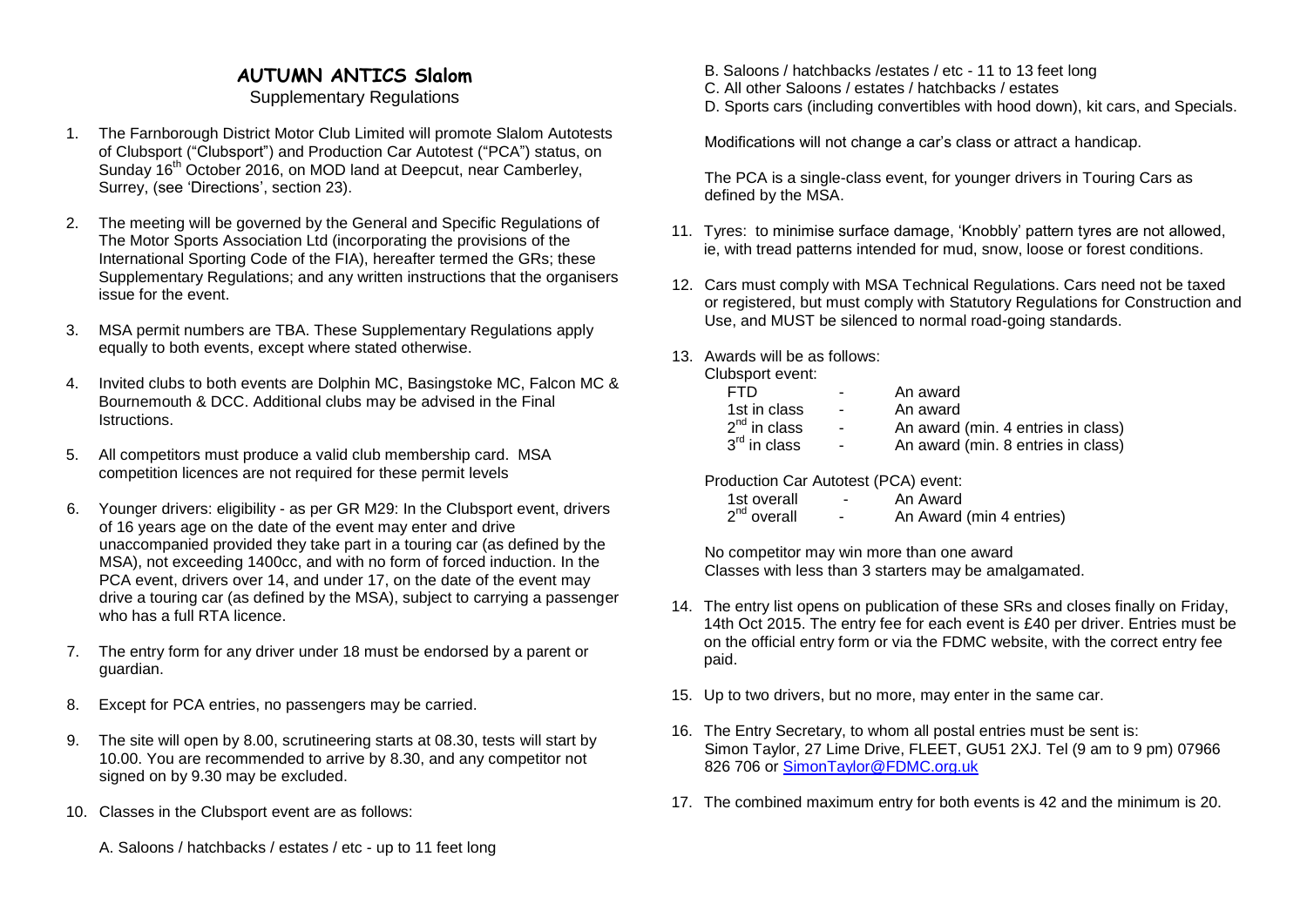18. Methods of entry and payment

#### **Web**

Follow the Autumn Antics link on the home page or Calendar page of the FDMC website [\(http://www.farnboroughdmc.org.uk/\)](http://www.farnboroughdmc.org.uk/). You will find an entry form which can be completed and submitted online, and a button for paying via PayPal or credit card.

#### **By Post**

An entry can be made by post, by completing and returning the entry form in these Regs, together with a cheque

If joining FDMC to enter, there is an application form on the website, to be submitted by post, with the membership fee, at the same time as your entry.

Entries will be accepted in order of receipt. If cancellation becomes necessary, entry fees will be refunded less any unavoidable expenses. For entries withdrawn after the closing date, entry fees may be refunded at the organisers' discretion.

- 19. Other officials of the meeting are: Clerk of the Course: Matt Downes Secretary of the Meeting: Geoff Wade Further officials will be identified in the Final Instructions
- 20. Final Instructions, with the same authority as these SRs, will be issued at Signing On, including the tests. Timing will be by hand held stopwatch. There will be at least two runs at each test.
- 21. Marking and penalties will be as per the MSA GRs, amended as below::

Wrong test: replace GR M Appendix 1 Table M7, as follows:

A maximum penalty, for a wrong test, applies if the manoeuvres on the test diagram are not correctly completed in the sequence drawn. But, if the driver returns to the point of their mistake, and then completes the test as per the diagram, a wrong test does not apply.

Penalties: amend GR M Appendix 1 Table M7 as follows:

- Timing will be to 1/10 second in both Clubsport & PCA.
- The penalty per cone is 10 seconds in both Clubsport & PCA.

- Astride lines, other than test finishes, will have no penalty for overshoots, provided the correct pair of wheels crosses first in both Clubsport & PCA.

- At a test finish line, the penalty for overshooting, or putting the wrong wheels over first, is 10 seconds in both Clubsport & PCA.

A driver whose car breaks down may complete the event, driving another car in the same class.

Practising, or driving unsafely, on any part of the site, may result in exclusion.

- . All other MSA GRs apply as written, except; M19, cones may be less than 1 metre in height. All officials and marshals will be Judges of Fact.
- 22. Provisional results will be published at the end of the event.
- 23. Directions and facilities

The venue is directly off the B3015, approx 3 miles south from the A30 / A325 junction at Camberley, just before entering Deepcut village, and will be arrowed from the A30 / A325 junction.

A Google map is available on the FDMC website (Event Locations page).

There will be a Portaloo on site, but no onsite catering.

Event HQ aim to have a working kettle for Tea and Coffee, so bring a mug with you.

The nearest filling station/ convenience store is a Texaco station, on the A30 approx. ¼ mile east from the A30 / A325 junction.

24. Event format (for first time entrants):

The event uses several test areas, on old tarmac / concrete surfaces, some with a loose or muddy top layer. The number of tests run will depend on the size of entry, and the time available.

Due to the nature of the surfaces, it can be advisable to bring some spare wheels & tyres, particularly for a double-driven car.

25 Catering: Kettle, Tea, Coffee and Milk will be available on-site. There will be no food wagon, so bring a pack-up. There is also a Deepcut Café which is less than half a mile from the venue.